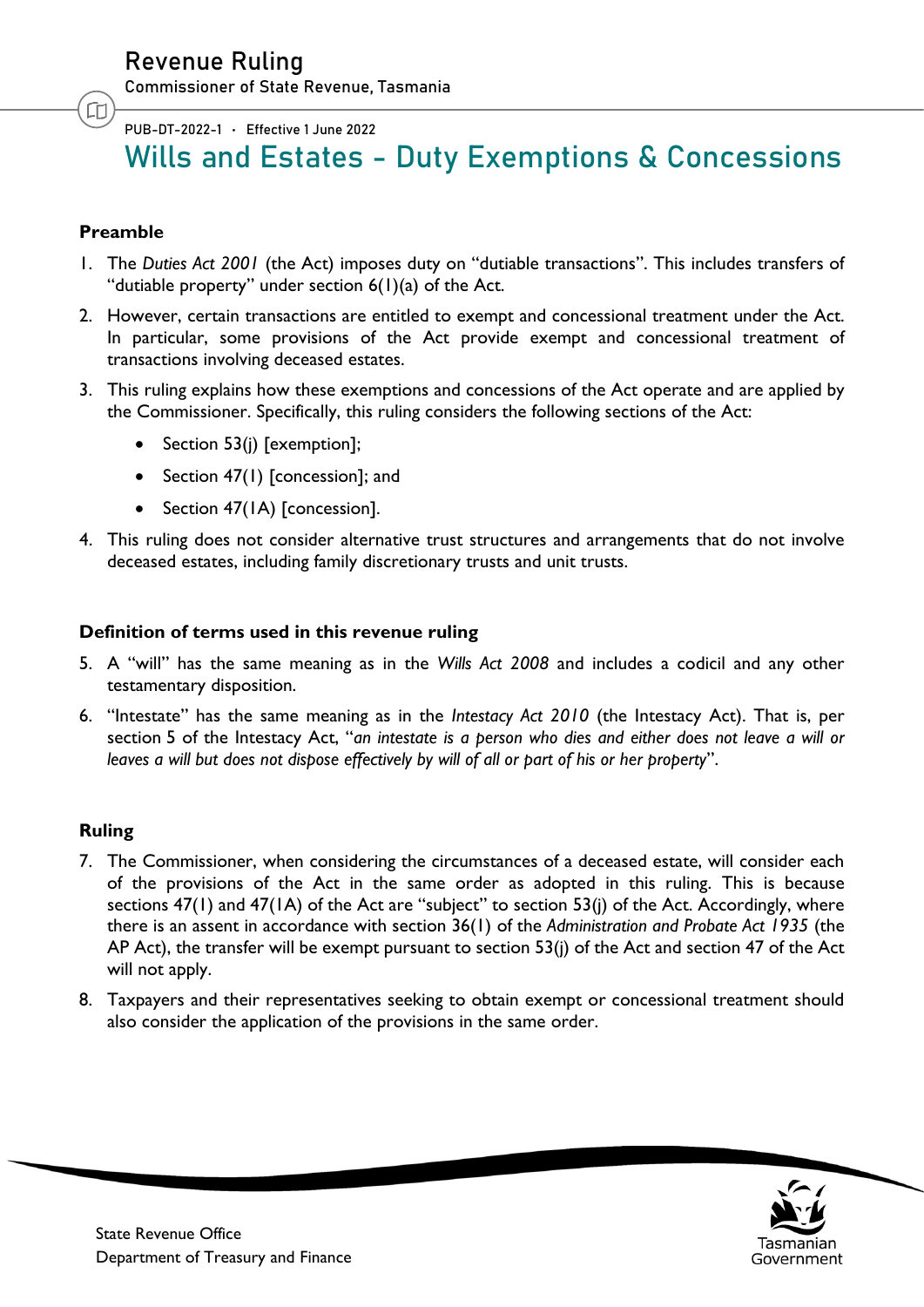### Section 53(j)

9. Section 53(j) of the Act states:

*Duty is not chargeable under this Chapter on the following:*

*(j) an assent given under section 36(1) of the Administration and Probate Act 1935 in relation to the vesting of real estate*

- 10. Broadly, an "assent" is the process by which a personal representative makes and communicates a decision to transfer a legacy of an estate to a legatee. For example, a decision by an executor of a deceased estate to transfer property from the estate to a beneficiary.
- 11. In order for an assent to come within scope of section 53(j) of the Act it must comply with section 36(1)(b) of the AP Act which provides:

*A personal representative may –*

*(b) in relation to real estate that is subject to that [Land Titles Act 1980], assent in the prescribed form–*

*to the vesting in any person who, whether by devise, bequest, devolution, or appropriation, may be entitled thereto, either beneficially or as a trustee or personal representative, of any estate or interest in real estate to which the testator or intestate was entitled or over which he exercised a general power of appointment by his will, and which devolved upon the personal representative*.

- 12. The Commissioner considers in order for an assent to be given under section 36(1)(b) of the AP Act, the following requirements must be satisfied:
	- a. The assent must be in the "*prescribed form*";
	- b. The relevant beneficiary, trustee or personal representative must be entitled to an estate or interest in the real estate under the will; and
	- c. The entitlement must be by "*devise, bequest, devolution, or appropriation*".
- 13. Generally, the prescribed form for the purposes of section 36(1)(b) of the AP Act is the Land Titles Office's "Transfer by way of Assent".
- 14. The Commissioner considers a beneficiary, trustee or personal representative's entitlement can be determined from the terms of the will, looking at the whole instrument.<sup>1</sup> This includes whether the entitlement is by devise, bequest, devolution, or appropriation. $^2$
- 15. If a vesting under an assent is strictly in conformity with the terms of the will, then the Commissioner will consider the assent has been made under 36(1) of the AP Act.
- 16. However, it is noted that a power of appropriation also exists at common law and under section 40 of the AP Act. Where a taxpayer relies on an alternative basis of appropriation this should be explained in correspondence to the Commissioner.
- 17. The same principles will apply where the deceased is an intestate. However, rather than considering the terms of the will, the Commissioner will have regard to the requirements of the Intestacy Act.

 $\overline{\phantom{a}}$ <sup>1</sup> *Keulemans v Attorney-General New South Wales* [2013] NSWSC 1772; *Leader v Duffey* (1888) 13 App Cas 294.

 $2$  An appropriation is, in effect, the application in specie of an asset of the estate.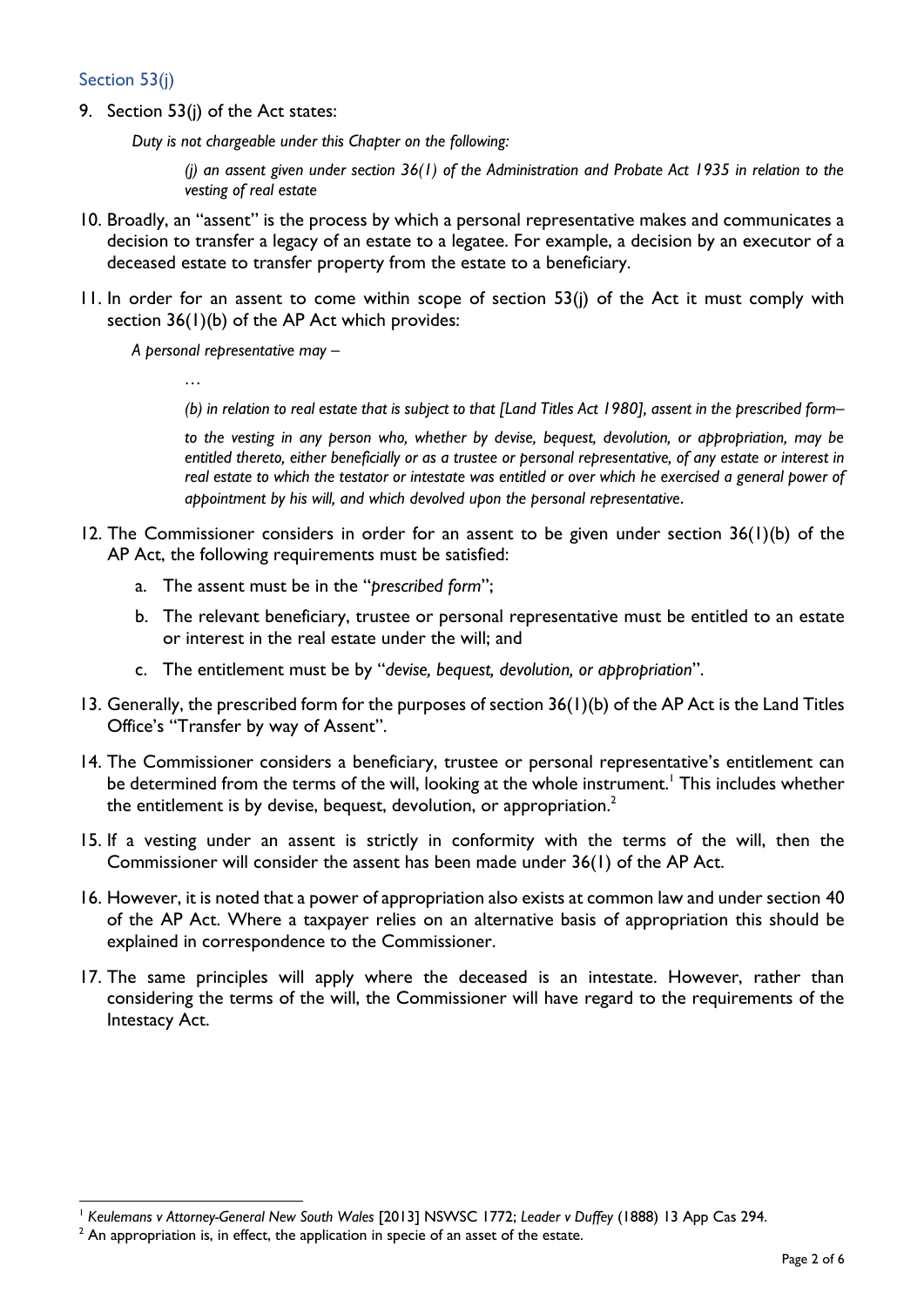#### Example 1A

- 18. Mr Smith passed away and bequeathed a property to Mrs Smith under the terms of his will.
- 19. The executor makes an assent to transfer the property solely to Mrs Smith.
- 20. A Transfer by way of Assent is prepared and, alongside a copy of the will and other relevant documentation, is lodged with the State Revenue Office.
- 21. The assent in these circumstances likely complies with the requirements of section 36(1)(b) of the AP Act and, in turn, the transfer should be exempt from duty under section 53(j) of the Act.

#### Example 1B

- 22. Assuming the same facts as example 1A, except the executor makes an assent to transfer 50 per cent of the property to Mrs Smith and 50 per cent of the property to Mr Stevens.
- 23. In this situation as Mr Stevens is not entitled under the will, the assent to Mrs Smith will not satisfy section 36(1)(b) of the AP Act and, as such, will not be exempt under section 53(j) of the Act.

#### Example 1C

- 24. Ms Sinclair passed away and left an estate of \$1 million. The assets of Ms Sinclair's estate consists of a property (worth \$500 000) and cash of \$500 000.
- 25. Under her will, Ms Sinclair made no specific gifts, but left the residue of the estate to her daughter (Mary) and sister (Anne) - 50 per cent each. The will provides the executor with a power of appropriation.
- 26. The executor transfers the cash to Mary.
- 27. The executor makes an assent to transfer the property to Anne. That is, the executor applied the property in satisfaction of Anne's entitlement under the will.
- 28. A Transfer by way of Assent is prepared and, alongside a copy of the will and other relevant documentation, is lodged with the State Revenue Office.
- 29. The assent in these circumstances likely complies with the requirements of section 36(1)(b) of the AP Act as the executor had a power of appropriation under the will and, in turn, the transfer should be exempt from duty under section 53(j) of the Act.

#### Section 47(1)

30. Section 47(1) of the Act states:

*Subject to section 53(j), duty of \$50 is chargeable in respect of a transfer of dutiable property not made for valuable consideration by the legal personal representative of a deceased person to a beneficiary, being –* 

*(a) a transfer made under and in conformity with the trusts contained in the will of the deceased person or arising on an intestacy; or*

*(b) a transfer of property the subject of a trust for sale contained in the will of the deceased person; or*

*(c) a transfer of property in accordance with an order made under the Testator's Family Maintenance Act 1912 .*

31. For the purposes of section 47(1)(a) of the Act, a transfer will be "*made under and in conformity with the trusts contained in the will of the deceased person or arising on an intestacy*", where the transfer is strictly in conformity with the trusts contained in the will or arising on an intestacy. In other words, it must be entirely consistent with the terms of the will<sup>3</sup> or the *Intestacy Act*.

 $\overline{3}$ The same principles of interpretation discussed in paragraph 14 will be applied to wills being considered under Section 47 of the Act.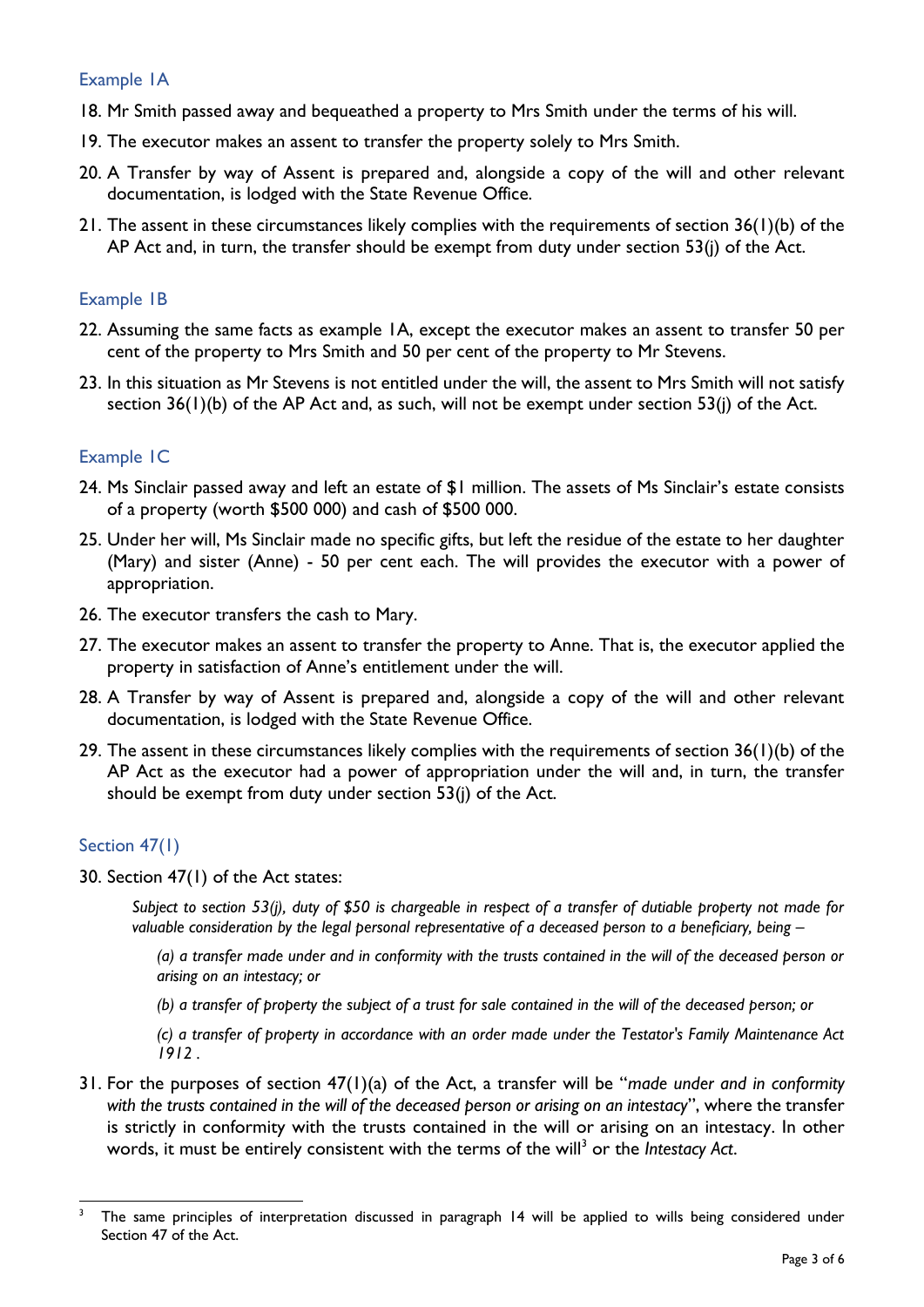- 32. Similarly, for the purposes of sections  $47(1)(b)$  and  $47(1)(c)$  of the Act, a transfer of property the subject of a trust for sale contained in the will or a transfer of property in accordance with an order made under the *Testator's Family Maintenance Act 1912* (the TFM Act) will only give rise to concessional treatment where the transfer is strictly in conformity with the will or an order under the TFM Act respectively.
- 33. Dealings between the executor and the beneficiaries for the convenience of administration of the estate - that are not according to the trusts contained in the will of the deceased person - will generally not be in strict conformity and, therefore, will not give rise to concessional treatment under section 47(1) of the Act.
- 34. Additionally, section 47(1) of the Act will only be satisfied if the transfer is "*not made for valuable consideration*". In other words, the transaction must not be for any valuable consideration. "Valuable consideration" is a more specific term than "consideration" and, as such, requires the parties to exchange something with independent value (e.g. monetary consideration). Valuable consideration does not include the mere beneficial entitlement under the will.

# Example 2A

- 35. Ms Walker passed away and bequeathed a property to her three children (a one-third entitlement each) under the terms of her will.
- 36. The executor transferred one-third of the property to each of the three children strictly in accordance with the terms of the will. No monetary consideration was provided.
- 37. While the transaction was in accordance with the terms of the will, the executor did not complete a "Transfer by way of Assent".
- 38. By failing to complete the "prescribed form" for the purposes of section 36(1)(b) of the AP Act, the requirements of section 53(j) of the Act cannot be satisfied.
- 39. However, section 47(1)(a) of the Act would be satisfied in this case and the transactions would likely be entitled to concessional treatment.

#### Example 2B

- 40. Assuming the same facts as example 2A, except one of the three children decides to take 100 per cent ownership of the property and in exchange pays \$200 000 to each of the other two siblings.
- 41. The executor agrees to this arrangement and transfers the entire property to the one child.
- 42. As the arrangement is not strictly in conformity with the terms of the will, the transfer will not be entitled to concessional treatment under section 47(1) of the Act. However, please note the comments below in relation to section 47(1A) of the Act and, in particular, please consider Example 3A.

#### Section 47(1A)

- 43. Section 47(1A) of the Act states:
	- *(1A) Subject to section 53(j), if –*

*(a) a transfer of dutiable property is made to a beneficiary by the legal personal representative of a deceased person; and*

*(b) the transfer is made under, but only partially in conformity with, a trust contained in the will of the deceased person –*

*the dutiable value of the dutiable property is to be reduced by the value of so much of the transfer as is made in conformity with the trust and is not made for valuable consideration.*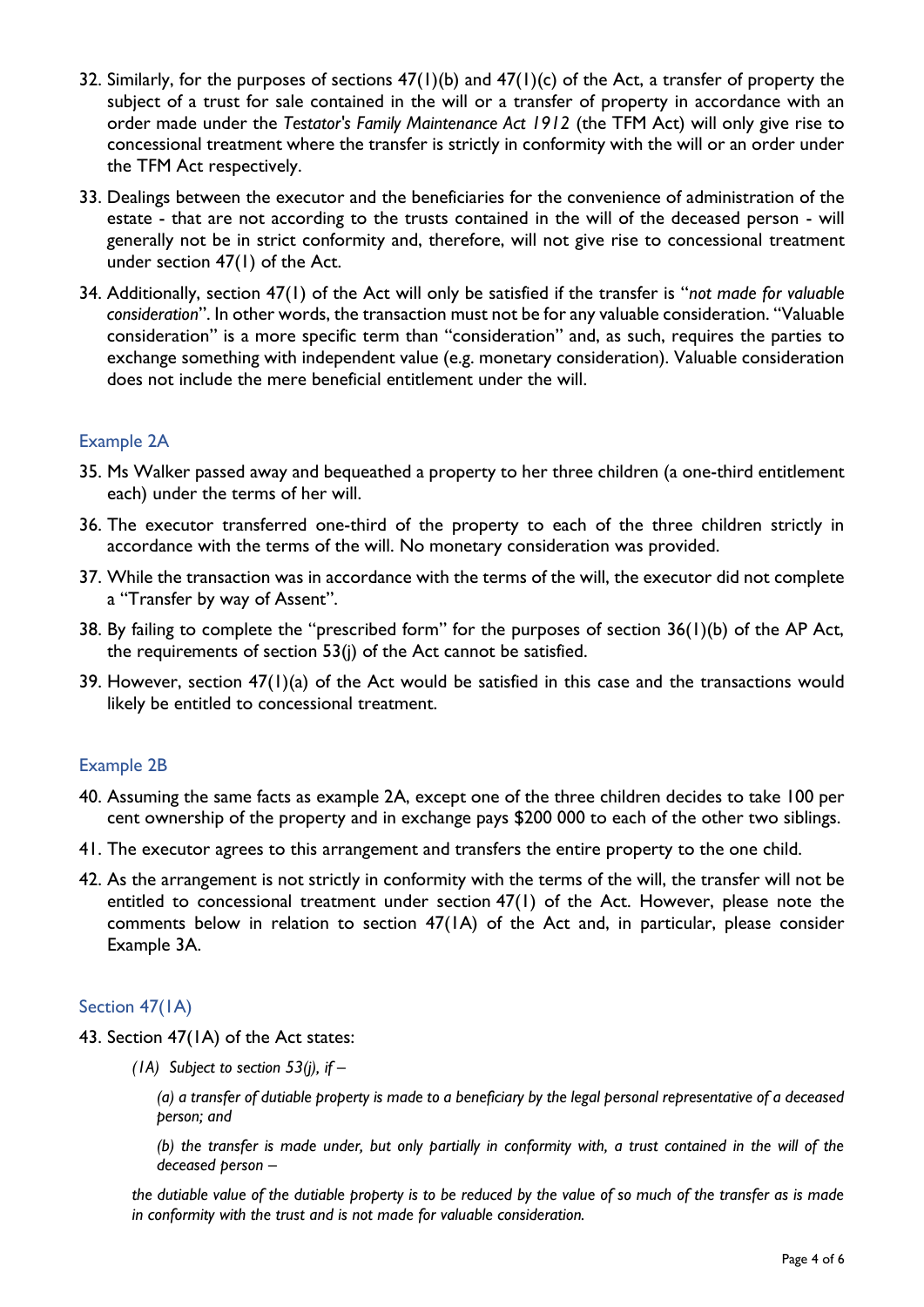- 44. The purpose of section 47(1A) of the Act is to provide transactions with partial concessional treatment where the requirements of section 53(j) and section 47(1) of the Act have not been satisfied. In particular, a transfer to a beneficiary may receive partial concessional treatment if it is "*made under*" but "*only partially in conformity*" with a trust contained in the will and not made for "*valuable consideration*".
- 45. In relation to each of these three elements of section 47(1A) of the Act, it is noted:
	- a. A transaction can be "under" a trust contained in the will, regardless of the form of the arrangement.
	- b. A transaction is "partially in conformity" when there is an overlap between what a beneficiary is entitled to under a trust contained in the will and what is actually received. A transaction will not be partially in conformity where the fundamental nature of the interests in the relevant property are changed (e.g. a life estate to a fee simple estate - see also example 3B below).
	- c. "Valuable consideration" under section 47(1A) of the Act is subject to apportionment. That is, if valuable consideration is only provided for a portion of a transfer, the rest of the transaction may still be entitled to concessional treatment.
- 46. The key documents for determining whether a transaction is partially in conformity with a trust contained in the will are: the will, any deed of family arrangement and any other associated documentation (e.g. the contract of sale).
- 47. Please note section 47(1A) of the Act does not apply to intestacies.

# Example 3A

- 48. Mr Dawkins passed away and bequeathed a property to his two children: Paul and Ben (50 per cent each) under the terms of his will. The property has a market value of \$500 000.
- 49. Paul, Ben and the executor agree that Paul will take 100 per cent ownership of the property and in exchange will pay the executor \$250 000. The executor will, in turn, transfer the \$250 000 to Ben.
- 50. There is no formal agreement to support this arrangement, other than the contract of sale. The contract of sale includes a special condition that \$250 000 of the consideration payable represents Paul's beneficial entitlement under the will.
- 51. This arrangement will satisfy the requirements of section 47(1A) of the Act. Specifically:
	- As Paul is still receiving his 50 per cent entitlement under the will, the transaction will be partially in conformity with a trust contained in the will; and
	- The monetary consideration of \$250 000 paid to the executor does not have any connection with Paul's 50 per cent entitlement under the will.
- 52. The dutiable value of the property is to be reduced by the value of Paul's 50 per cent entitlement under the will. The other 50 per cent will be subject to duty. Accordingly, the transaction would have a dutiable value of \$250 000. Duty will be payable on \$250 000 at the general rate.